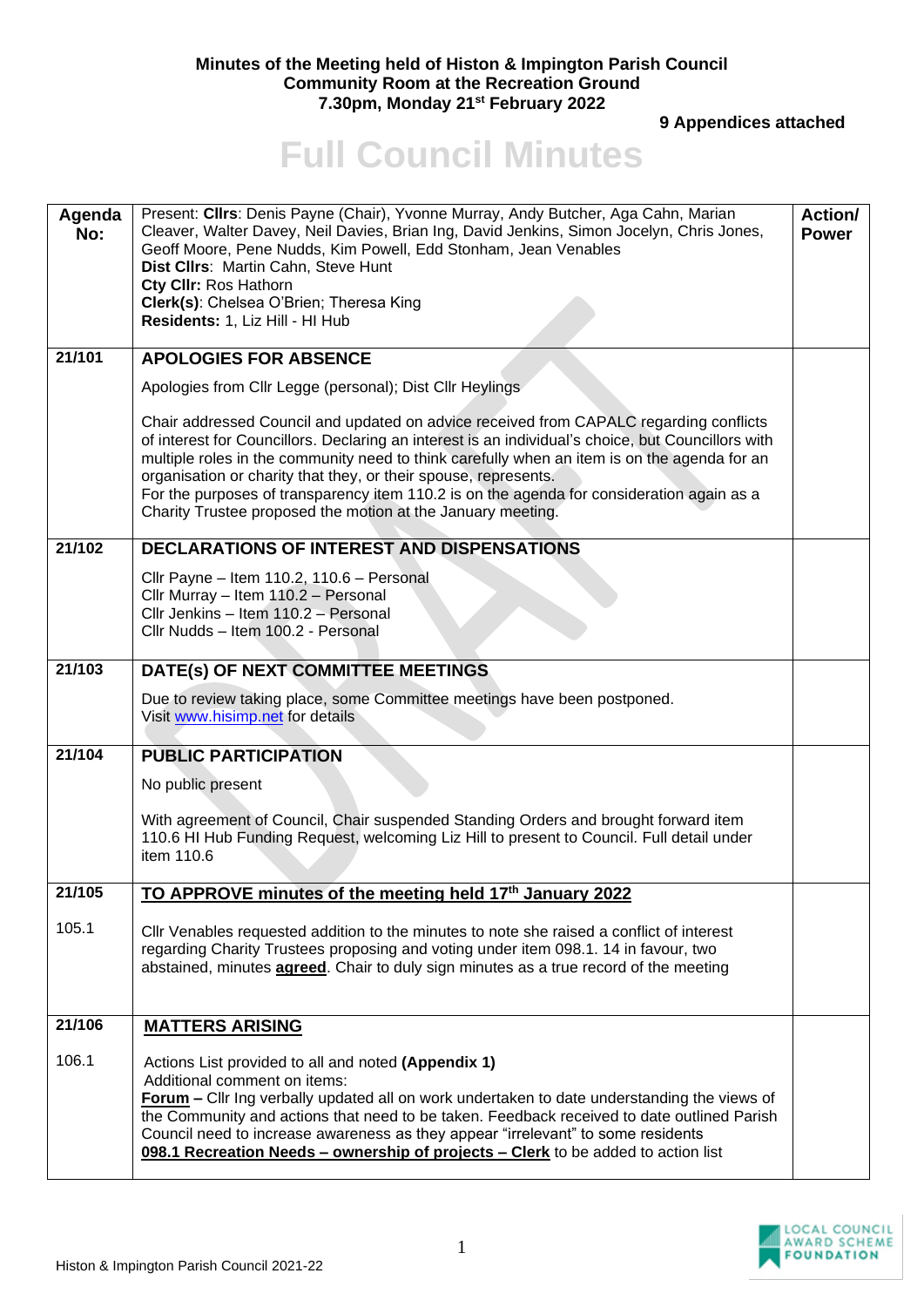| 21/107 | <b>REPORTS TO NOTE</b>                                                                                                                                                                                                                                                                                                                                                                                                                                                                                                                                                                                                      |                                                          |
|--------|-----------------------------------------------------------------------------------------------------------------------------------------------------------------------------------------------------------------------------------------------------------------------------------------------------------------------------------------------------------------------------------------------------------------------------------------------------------------------------------------------------------------------------------------------------------------------------------------------------------------------------|----------------------------------------------------------|
| 107.1  | County Council written monthly report January (Appendix 2) copied to all and accepted<br>covering: Household Support Fund; Social Care; Histon Library; Climate Emergency; 20mph<br>schemes; Reporting Faults Information<br>Additional discussion on:<br>Ditch maintenance Cllr Venables highlighted report from a concerned resident of the<br>$\blacksquare$<br>need for maintenance. Cty Cllr Hathorn confirmed following disastrous trial of re-<br>active maintenance, gulley and drains are back on a 2-year schedule                                                                                                |                                                          |
|        | Air Pollution request for data from monitor. Cty Cllr Hathorn to chase and send to<br>$\qquad \qquad \blacksquare$<br>Office for circulation and storing of data<br>House Recycling Centre - assistance from on-site workers and removal of<br>booking system Cty Cllr Hathorn to circulate information once received<br>Pot holes procedure of fixing only potholes reported and marked queried, noting<br>satellite potholes often left. Logistic issues and common sense is applied but it is not                                                                                                                        | <b>Cty Cllr</b><br><b>Hathorn</b><br>Cty Cllr<br>Hathorn |
|        | always possible for all potholes to be fixed by the team attending. Cty Cllr Hathorn<br>will report back issues<br><b>Emergency Reporting Cty Cllr Hathorn to circulate phone number for emergency</b><br>issues rather than reporting on standard system                                                                                                                                                                                                                                                                                                                                                                   | <b>Cty Cllr</b><br>Hathorn<br>Cty Cllr<br><b>Hathorn</b> |
|        | <b>District Councillor</b> written monthly report January (Appendix 3) copied to all and accepted<br>covering: Business Support Grants; Bin Collections; Contaminated Water Supply Duxford;<br>Solar Together; Hidden Rights of Way; Future Parks Accelerator; Civil Parking Enforcement.<br>Additional discussion on:                                                                                                                                                                                                                                                                                                      |                                                          |
|        | <b>IVC Building Works Cllr Nudds reported possible damage to trees via excavation</b><br>works at IVC. Cllr Nudds to provide further detail to Dist Cllrs to follow up<br>Tree Works Cllr Nudds expressed disappointment at the removal of two aged Oak                                                                                                                                                                                                                                                                                                                                                                     | <b>PN/Dist</b><br><b>Cllrs</b>                           |
|        | Trees with high biodiversity and carbon capture value and no option for the Parish<br>Council to comment of application noting they do not have TPO's. Clerk to follow up<br>with SCDC Tree Officer on process for removal of high value trees without a TPO                                                                                                                                                                                                                                                                                                                                                                | <b>Clerk</b>                                             |
| 107.2  | <b>Clerk's Report</b> written report provided to all and accepted (Appendix 4). Clerk verbally<br>updated on delegated security measures authorised to the compound and wished to thank<br>Cllr Nudds, RFO, and Head Parish Ranger for site inspections of Parish Council wooded<br>areas following Storm Eunice                                                                                                                                                                                                                                                                                                            |                                                          |
| 107.3  | <b>Chairman's Report</b> written report provided to all and accepted (Appendix 5) noting two<br>items for decision:                                                                                                                                                                                                                                                                                                                                                                                                                                                                                                         |                                                          |
|        | Firs House: Letter to thank surgery. Cllr Ing noted for reference that other surgeries<br>support residents of Histon and Impington. All in favour to write to surgery thanking the team<br>CSPN: Council support to approach to Hisimp News to share information<br>Cllr Davies strongly expressed caution allowing a Parish Council newsletter to publish<br>developer news and the impression this might give residents.<br>Cllr Nudds expressed support, subject to content and final say with the editorial team,<br>highlighting the need to ensure residents are kept informed of upcoming developments and<br>news. | <b>Cllr</b><br>Payne                                     |
|        | Noting the mixed views, Chair withdrew item. No further discussion or decision was made.<br>Elections: Cllr Murray noted Cottenham Parish Council drop-in session and was tasked to<br>make arrangements for something similar to take place in Histon and Impington. Details of<br>elections will be advertised in the March edition of the Hisimp News (frontpage)                                                                                                                                                                                                                                                        | <b>Cllr</b><br><b>Murray</b>                             |
| 21/108 | <b>TO ACCEPT Committee Reports</b>                                                                                                                                                                                                                                                                                                                                                                                                                                                                                                                                                                                          |                                                          |
| 108.1  | <b>Planning Committee</b> – draft minutes 1 <sup>st</sup> February 2022 provided to all and accepted. Next<br>meeting due 22 <sup>nd</sup> February, 15 <sup>th</sup> March 2022. Cllr Payne informed all Hill will be presenting<br>their collaboration with Histon Football Club and National House Building Council to Planning<br>Committee on Tuesday 22 <sup>nd</sup> February on Zoom. Zoom details can be requested from the<br>Office                                                                                                                                                                              |                                                          |
| 108.2  | Finance & Assets Committee - Next meeting due 19th April 2022                                                                                                                                                                                                                                                                                                                                                                                                                                                                                                                                                               |                                                          |
| 108.3  | <b>Recreation Committee</b> - Recreation Development Working Task and Finish, meeting held<br>7 <sup>th</sup> February, Cllr Davies verbally updated all on progress and contacts established with                                                                                                                                                                                                                                                                                                                                                                                                                          |                                                          |

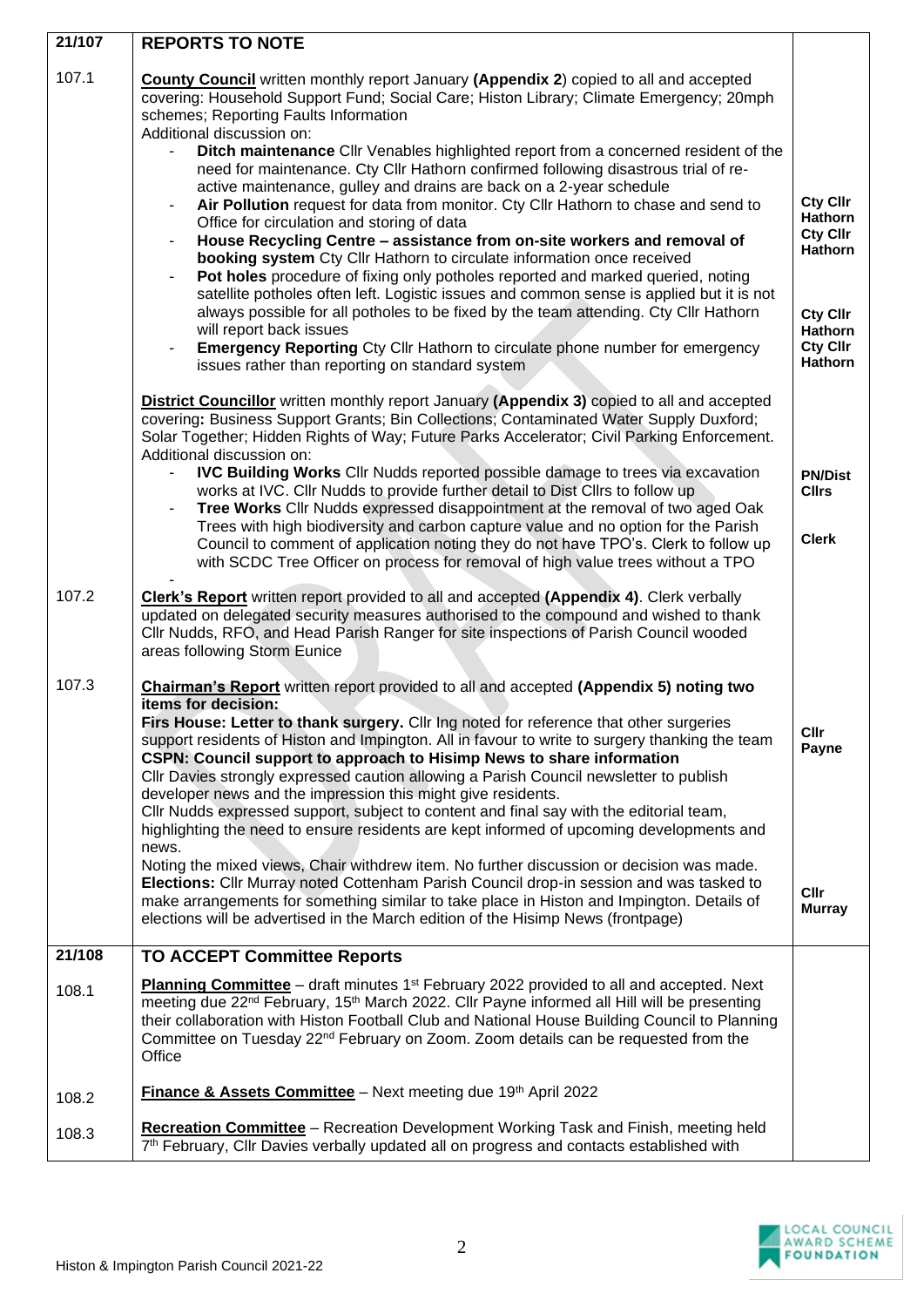|        | Histon Club and Histon Football Club Holdings                                                                                                                                                                                                                                                                                                                                                                                                                                                                                                                                                                                                                                                                                                                                                                                              |       |
|--------|--------------------------------------------------------------------------------------------------------------------------------------------------------------------------------------------------------------------------------------------------------------------------------------------------------------------------------------------------------------------------------------------------------------------------------------------------------------------------------------------------------------------------------------------------------------------------------------------------------------------------------------------------------------------------------------------------------------------------------------------------------------------------------------------------------------------------------------------|-------|
| 21/109 | TO RECEIVE FINANCE & ADMINISTRATION REPORT (Appendix 6)                                                                                                                                                                                                                                                                                                                                                                                                                                                                                                                                                                                                                                                                                                                                                                                    |       |
| 109.1  | RFO report provided to all including delegated payments, noted.                                                                                                                                                                                                                                                                                                                                                                                                                                                                                                                                                                                                                                                                                                                                                                            |       |
| 109.2  | Approve payment of outstanding accounts - RFO verbally informed Council of a further<br>three additional payments requiring approval. Proposed Cllr Ing, seconded Cllr Davies, all in<br>favour and agreed                                                                                                                                                                                                                                                                                                                                                                                                                                                                                                                                                                                                                                 |       |
| 109.3  | Amounts paid in noted                                                                                                                                                                                                                                                                                                                                                                                                                                                                                                                                                                                                                                                                                                                                                                                                                      |       |
| 21/110 | <b>Other Matters</b>                                                                                                                                                                                                                                                                                                                                                                                                                                                                                                                                                                                                                                                                                                                                                                                                                       |       |
| 110.1  | <b>MS365 Email and Document Management Policy following feedback, policy provided to all</b><br>(Appendix 7) for approval and adoption for a period of 3 months. Proposed Cllr Jones,<br>seconded Cllr Stonham all in favour and approved                                                                                                                                                                                                                                                                                                                                                                                                                                                                                                                                                                                                  |       |
| 110.2  | Histon & Impington Green Spaces update and recommendations for approval report as<br>presented at last month provided to all for information. Additional paper covering Abbey<br>Fields Funding Update provided to all for information only.<br><b>Motion:</b><br>Proposed 22-23 budget of £10,000<br>Histon & Impington Parish Council extends a line of credit to Histon & Impington<br>Green Spaces for a further £50,000<br>Histon & Impington Parish Council will determine whether to make a donation or to<br>$\blacksquare$<br>reduce the repayment terms from Histon and Impington Green Spaces<br>These arrangements be formalised in a contract which also sets out Histon &<br>Impington Green Spaces' promise regarding its stewardship of Long Meadow and the<br>Croft Close Set Aside for the wide benefit of the Community |       |
|        | Cllr Payne, Jenkins, Nudds and Murray declared a non-pecuniary interest. Cllr Payne left the<br>room, all in favour and agreed Cllr Butcher to take the Chair for this item.<br>Discussion covered:<br>Need for more detail and presentation from a representative of HIGS<br>Full funding application to made to Council to ensure transparency and clear<br>understanding by all<br>Complex decision, point 1 of motion is required by Office to ensure funding is<br>available for current financial year<br>Motion as presented not proposed, not carried                                                                                                                                                                                                                                                                              |       |
|        | Cllr Butcher put forward amended motion for consideration:<br><b>Motion:</b><br>Proposed 22-23 budget of £10,000 for Histon & Impington Green Spaces<br>Proposed Cllr Cleaver, seconded Cllr Moore, majority in favour and carried<br><b>Motion for decision:</b>                                                                                                                                                                                                                                                                                                                                                                                                                                                                                                                                                                          |       |
|        | Proposed 22-23 budget of £10,000 for Histon & Impington Green Spaces<br>Proposed Cllr Cleaver, seconded Cllr Stonham majority in favour and approved. 2<br>Abstentions noted.                                                                                                                                                                                                                                                                                                                                                                                                                                                                                                                                                                                                                                                              |       |
|        | Cllr Payne returned to the meeting and resumed as Chair                                                                                                                                                                                                                                                                                                                                                                                                                                                                                                                                                                                                                                                                                                                                                                                    |       |
| 110.3  | Histon & Impington Parish Council to Adopt Code of Conduct 2021 copy provided to all<br>(Appendix 8). Proposed to adopt for the start of new council May 2022. Proposed Cllr<br>Payne, seconded Cllr Stonham all in favour and approved. 1 abstention noted                                                                                                                                                                                                                                                                                                                                                                                                                                                                                                                                                                                |       |
| 110.4  | Capital Bid Process adoption of process paper attached outlining detail. Cllr Jenkins<br>informed all this is simply a process for noting not an item for decision and can be completed<br>once Terms of Reference for Committees have been adopted (March meeting).                                                                                                                                                                                                                                                                                                                                                                                                                                                                                                                                                                       |       |
| 110.5  | Capital Bid Form - Replacement of Tennis Court Fencing, Tennis Courts, Recreation                                                                                                                                                                                                                                                                                                                                                                                                                                                                                                                                                                                                                                                                                                                                                          | March |